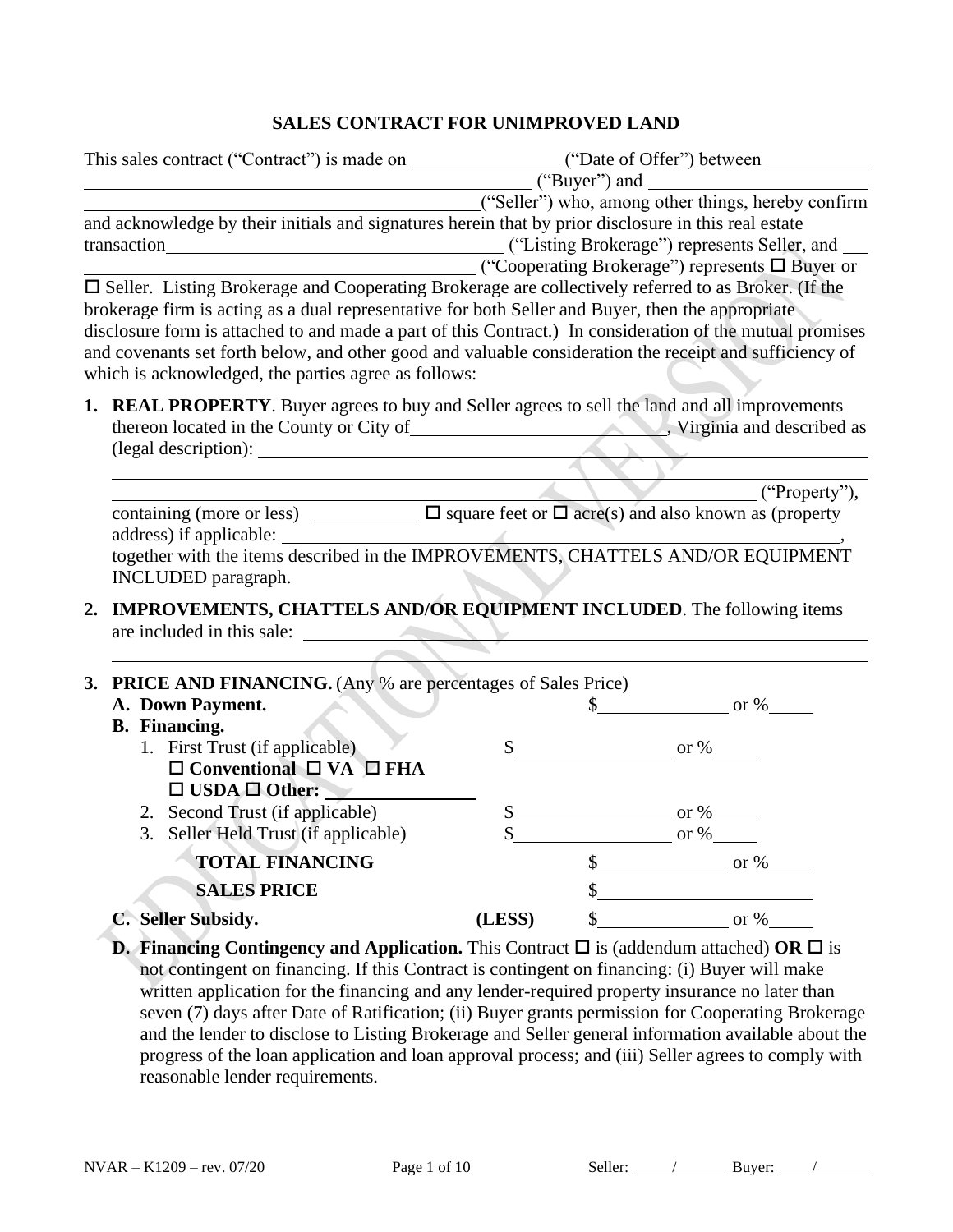**4. DEPOSIT**. Buyer's deposit ("Deposit") in the amount of  $\Box$ 

check/bank-wired funds and/or  $\Box$  \$ by note due and payable on shall be held by  $\overline{\qquad}$  ("Escrow Agent"). Buyer  $\Box$  has delivered the Deposit to Escrow Agent  $\overline{OR} \square$  will deliver the Deposit to Escrow Agent by \_\_\_ days after Date of Ratification.

If the Escrow Agent is a Virginia Real Estate Board ("VREB") licensee, the parties direct the Escrow Agent to place the Deposit in an escrow account by the end of the fifth business banking day following receipt or following the Date of Ratification whichever is later. If the Escrow Agent is not a VREB licensee, Deposit will be placed in an escrow account of Escrow Agent after Date of Ratification in conformance with the laws and regulations of the appropriate jurisdiction and/or, if VA financing applies, as required by Title 38 of the U.S. Code. This account may be interest bearing and all parties waive any claim to interest resulting from Deposit. Deposit will be held in escrow until: (i) Credited toward the Sales Price at Settlement; (ii) All parties have agreed in writing as to its disposition; (iii) A court of competent jurisdiction orders disbursement and all appeal periods have expired; or, (iv) Disposed of in any other manner authorized by law. Seller and Buyer agree that Escrow Agent will have no liability to any party on account of disbursement of Deposit or on account of failure to disburse Deposit, except in the event of Escrow Agent's gross negligence or willful misconduct.

**5. SETTLEMENT, POSSESSION**. Seller and Buyer will make full settlement in accordance with the terms of this Contract ("Settlement") on, or with mutual consent before,

("Settlement Date") except as otherwise provided in this Contract.

**NOTICE TO BUYER REGARDING THE REAL ESTATE SETTLEMENT AGENTS ACT ("RESAA") Choice of Settlement Agent: You have the right to select a Settlement agent to handle the closing of this transaction. The Settlement agent's role in closing your transaction involves the coordination of numerous administrative and clerical functions relating to the collection of documents and the collection and disbursement of funds required to carry out the terms of the contract between the parties. If part of the purchase price is financed, your lender will instruct the Settlement agent as to the signing and recording of loan documents and the disbursement of loan proceeds. No Settlement agent can provide legal advice to any party to the transaction except a Settlement agent who is engaged in the private practice of law in Virginia and who has been retained or engaged by a party to the transaction for the purpose of providing legal services to that party.** 

**Variation by agreement: The provisions of the Real Estate Settlement Agents Act may not be varied by agreement, and rights conferred by this chapter may not be waived. The Seller may not require the use of a particular settlement agent as a condition of the sale of the property. Escrow, closing and Settlement service guidelines: The Virginia State Bar issues guidelines to help Settlement agents avoid and prevent the unauthorized practice of law in connection with furnishing escrow, Settlement or closing services. As a party to a real estate transaction, you are entitled to receive a copy of these guidelines from your Settlement agent, upon request, in accordance with the provisions of the Real Estate Settlement Agents Act.**

Buyer selects ("Settlement Agent") to conduct Settlement. Either party may retain their own legal counsel. Buyer agrees to contact Settlement Agent within tne (10) Days of Date of Ratification to schedule Settlement. Settlement Agent shall order the title examination and, if required, a survey.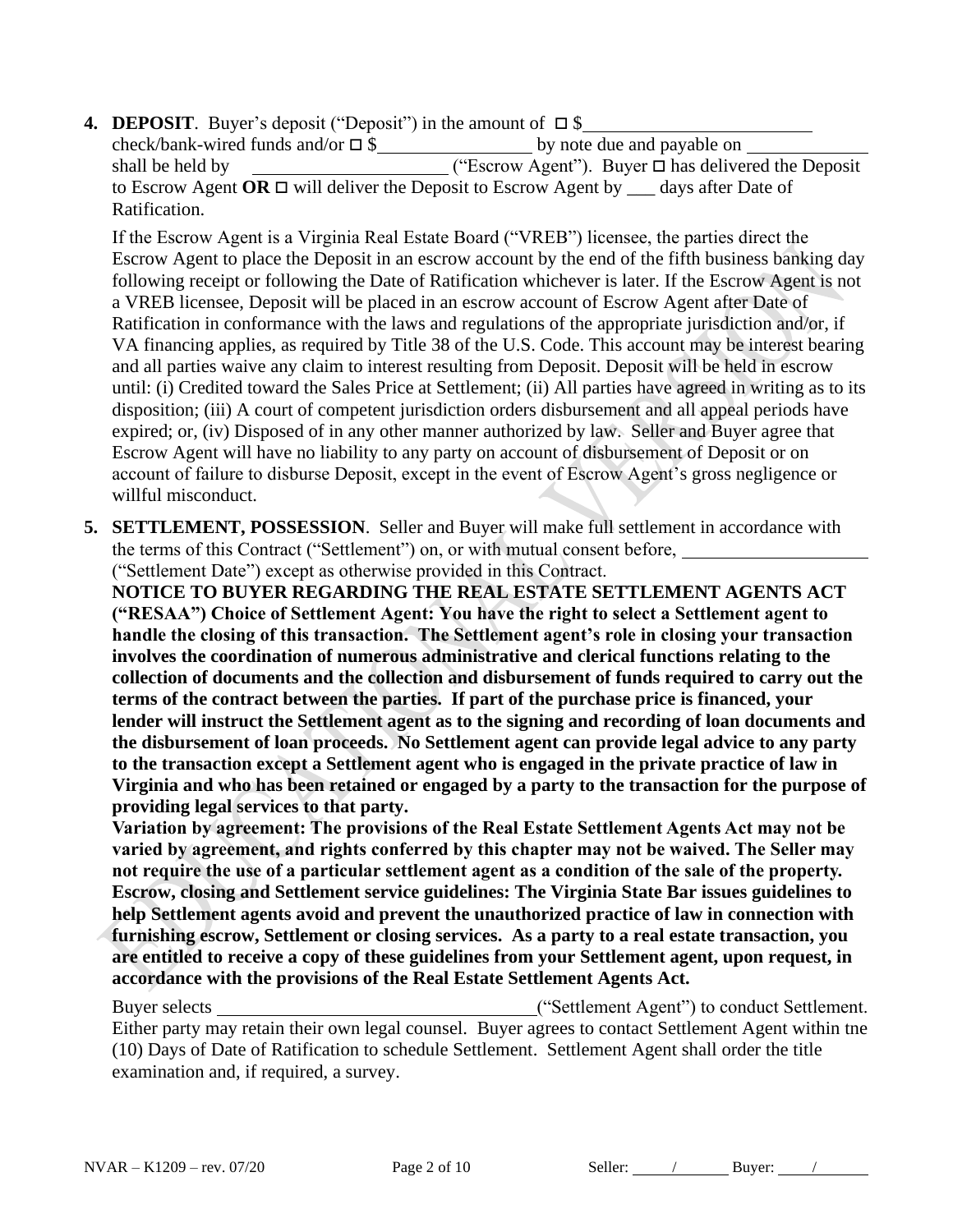Unless otherwise agreed to in writing between Seller and Buyer, Seller will give possession of Property at Settlement, including delivery of keys, if any. If Seller fails to do so and occupies Property beyond Settlement, Seller will be a tenant at sufferance of Buyer and hereby expressly waives all notice to quit as provided by law. Buyer will have the right to proceed by any legal means available to obtain possession of Property. Seller will pay any damages and costs incurred by Buyer including reasonable attorneys' fees.

- **6. DOWN PAYMENT**. The balance of the down payment will be paid on or before Settlement Date by certified or cashier's check or by bank-wired funds. An assignment of funds shall not be used without prior written consent of Seller.
- **7. BROKERAGE FEE, SETTLEMENT STATEMENTS**. Seller and Buyer authorize and direct the Settlement Agent to disburse to Listing Brokerage and/or Cooperating Brokerage from the settlement proceeds their respective portions of the brokerage fee payable as a result of this sale and closing under the Contract. Each Listing Brokerage and/or Cooperating Brokerage shall deliver to Settlement Agent, prior to Settlement, a signed written statement setting forth the fee to which such brokerage is entitled and stating how such fee and any additional sales incentives are to be disbursed. Seller and Buyer authorize and direct Settlement Agent to provide to each of Seller, Buyer, Listing Brokerage and Cooperating Brokerage a copy of the unified settlement statement for the transaction.
- **8. FEES, ADJUSTMENTS.** Each party shall bear its own fees and expenses in connection with this Contract, except as specifically provided otherwise herein. Seller agrees to pay the fee for preparing the Deed, that portion of Settlement Agent's fee billed to Seller, costs of releasing existing encumbrances, Seller's legal fees and any other proper fees assessed to Seller. Fees and expenses to be charged will be reasonable and customary for the jurisdiction in which the Property is located. Grantor's tax and Regional Congestion Relief Fee (for Alexandria City, Arlington, Fairfax, Loudoun, and Prince William Counties and all cities contained within) shall be paid by Seller. All fees and expenses incurred by Buyer in connection with the purchase, including without limitation fees for the title examination (except as otherwise provided), insurance premiums, survey, recording fees (including those for the Deed and any purchase money trusts), and that portion of Settlement Agent's fee billed to Buyer, Buyer's legal fees and any other proper charges assessed to Buyer will be paid by Buyer. All taxes, assessments, interest, rent escrow deposits, and other ownership fees, if any, shall be adjusted as of Settlement Date.

# **9. LAND USE ASSESSMENT/ROLLBACK TAXES.**

Seller represents that the Property  $\Box$  is  $\overline{OR} \Box$  is not currently enrolled in the Land Use Assessment Program. If, by the actions of the Seller, Property is deemed unqualified for the Land Use Assessment Program, Seller shall be liable for the rollback taxes.

If Buyer declines to continue Property in the program, or fails to renew or revalidate Property in the program after Settlement, within the time frame required by the local regulatory authority, Seller shall not be liable for rollback taxes.

**10. STUDY PERIOD CONTINGENCY**. This Contract is contingent for days after Date of Ratification ("Study Period Deadline") for Buyer to determine whether Property is suitable for Buyer's intended use through feasibility, soil, utilities, percolation study(ies), or any other study(ies) or test(s) deemed necessary by Buyer ("Study Period"). Such study(ies) or test(s) shall be pursued diligently and in good faith. If Buyer, in Buyer's sole judgment, determines that Buyer's intended use of Property is not permissible or practicable, Buyer shall have the right to void this Contract, in which event Deposit shall be returned to Buyer and the parties shall have no further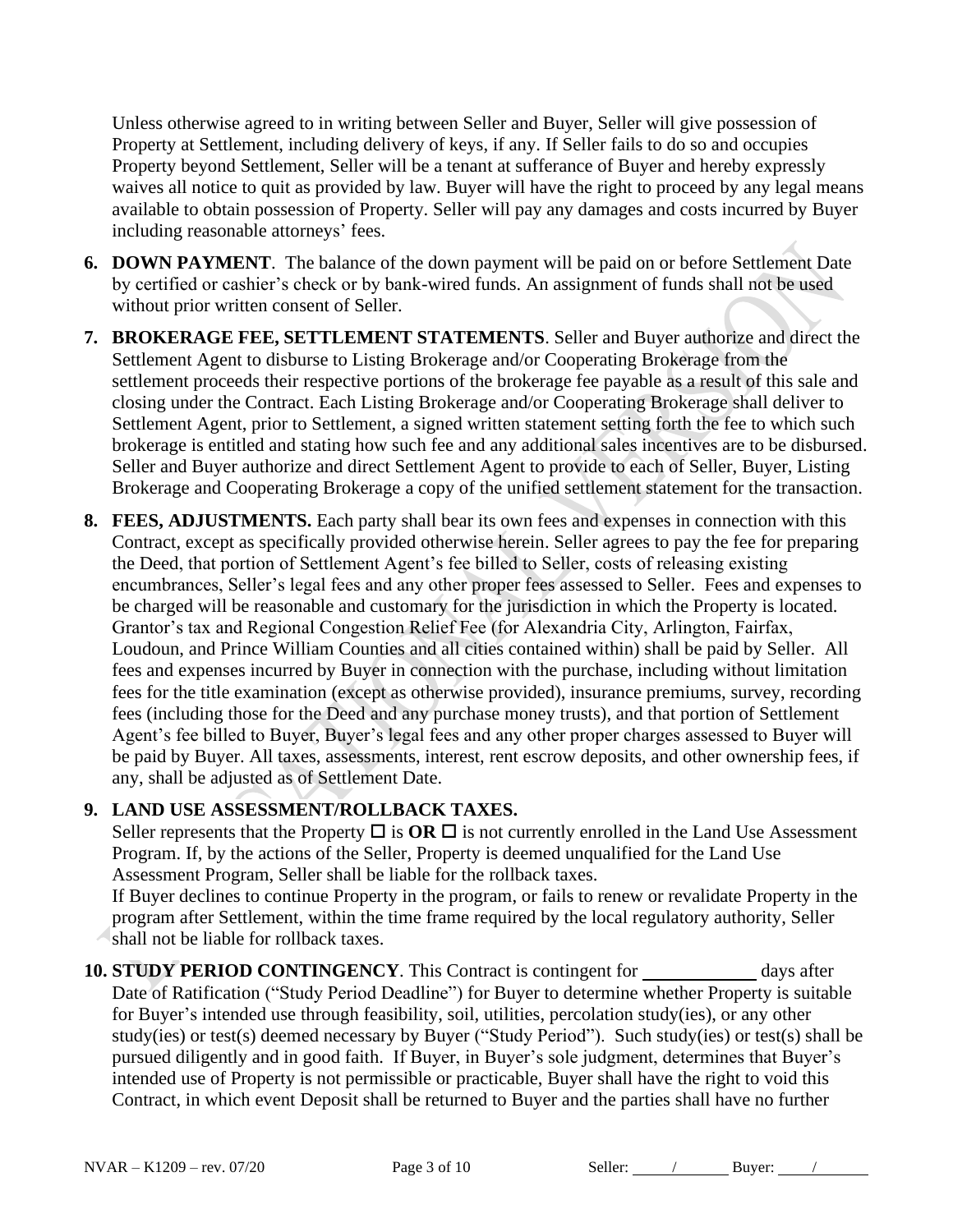liability or obligations hereunder, except as set forth herein. In such event, Buyer  $\Box$  shall **OR**  $\Box$ shall not deliver to Seller all documents related to the test(s) and/or study(ies) conducted during the Study Period.

#### **If Buyer does not void the Contract by the Study Period Deadline, this Contract will remain in full force and effect with no Study Period Contingency.**

All engineering, surveying, topographic maps, site plans, special use permits, soil testing data, and any other technical information affecting Property in the possession of Seller  $\Box$  will be made available to Buyer within days from Date of Ratification  $\overline{OR} \square$  will not be made available to Buyer.

- **11. ACCESS**. Buyer and Buyer's agents, inspectors, and engineers shall have the right to access Property at all reasonable times prior to Settlement for purposes of engineering, surveying, title or other work, so long as such studies do not result in a permanent change in the character or topography of Property. Access by easement must be acceptable to lender. Buyer shall not interfere with Seller's use of Property, and Buyer, at Buyer's expense, shall promptly restore Property to its prior condition upon completion of Buyer's studies or work. Buyer shall keep Property free and clear from all liens resulting from its work, studies, investigations or other activities performed pursuant to this Contract and shall indemnify and hold Seller harmless against any loss or liability to person or property resulting from Buyer's presence or activities on Property. This obligation shall survive Settlement and transfer of title and possession to Property.
- **12. HAZARDOUS MATERIALS**. Seller hereby expressly represents and warrants to Buyer that during the period of Seller's ownership of Property, Seller has not used and Seller had no actual knowledge of others using Property or any portion for landfill, dumping, or other disposal activities, or operation including storage of raw materials, products, or waste of hazardous nature, or for any other use which might give rise to the existence of hazardous materials as defined by but not limited to the Resource Conservation and Recovery Act, the Comprehensive Environmental Response, Compensation and Liability Act, or by any local ordinances on Property which could create liability for Buyer. Seller agrees to indemnify and hold Buyer harmless from and against any and all costs, expenses, and liabilities which may be incurred by Buyer (including, without limitation, court costs, reasonable attorney's fees, and claims by any governmental agencies) as a result of any breach of the representations and warranties in this paragraph. Seller and Buyer shall not hold Broker liable for any breach of this paragraph.
- **13. RISK OF LOSS**. The risk of damage or loss to the Property by fire, act of God, or other casualty remains with Seller until the execution and delivery of the Deed to Buyer at Settlement. In the event of substantial loss or damage to Property before Settlement, Buyer shall have the option of either (i) terminating this Contract and recovering Deposit, or (ii) affirming this Contract, in which event Seller shall assign to Buyer all of Seller's rights under any policy or policies of insurance applicable to Property.
- **14. TITLE**. The title report and survey, if required, will be ordered promptly and, if not available on Settlement Date, then Settlement may be delayed for up to 10 business days to obtain the title report and survey, after which this Contract, at the option of Seller, may be terminated and Deposit will be refunded in full to Buyer according to the terms of the DEPOSIT paragraph. Fee simple title to Property, and everything that conveys with it, will be sold free of liens except for any loans assumed by Buyer.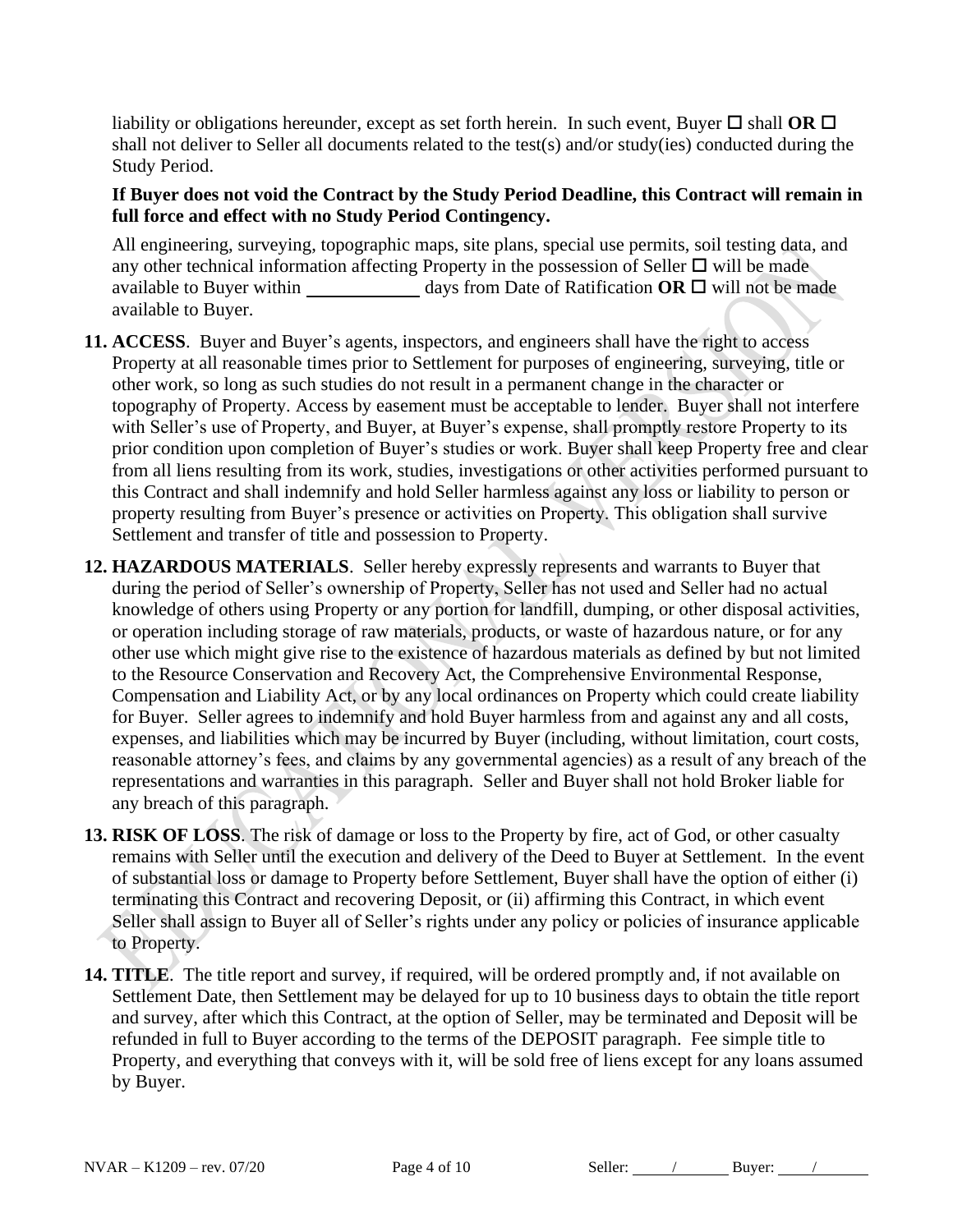Seller will convey title which is good, marketable, and insurable by a licensed title insurance company with no additional risk premium. In case action is required to perfect the title, such action must be taken promptly by Seller at Seller's expense. Title may be subject to commonly acceptable easements, covenants, conditions and restrictions of record, if any, as of Settlement Date. If title is not good, marketable, and insurable by a licensed title insurance company with no additional risk premium, on Settlement Date, Buyer may at Buyer's option either (a) declare the Contract void in writing, or (b) pursue all available legal and equitable remedies. Nothing herein shall prohibit the parties from mutually agreeing to extend Settlement Date under terms acceptable by both parties. Seller will convey the Property by  $\Box$  special warranty deed **OR**  $\Box$  by general warranty deed with English covenants of title ("Deed").The manner of taking title may have significant legal and tax consequences. Buyer is advised to seek the appropriate professional advice concerning the manner of taking title.

Seller will sign such affidavits, lien waivers, tax certifications, and other documents as may be required by the lender, title insurance company, Settlement Agent, or government authority, and authorizes Settlement Agent to obtain pay-off or assumption information from any existing lenders.

Unless otherwise agreed to in writing, Seller will pay any special assessments and will comply with all orders or notices of violations of any county or local authority, homeowners' or property owners' association, or actions in any court on account thereof, against or affecting the Property on Settlement Date. The Broker is hereby expressly released from all liability for damages by reason of any defect in the title.

**15. DELIVERY**. This paragraph specifies the general delivery requirements under this Contract. For delivery of property owner's association documents see the VIRGINIA PROPERTY OWNERS' ASSOCIATION ACT paragraph of this Contract. Delivery of the Notice pursuant to the Virginia Residential Property Disclosure Act is addressed in the VIRGINIA RESIDENTIAL PROPERTY DISCLOSURE ACT paragraph.

Delivery ("Delivery", "delivery", or "delivered") methods may include hand-carried, sent by professional courier service, by United States mail, or by facsimile or email transmission. The parties agree that Delivery will be deemed to have occurred: on the day delivered by hand, on the day delivered by a professional courier service (including overnight delivery service), or by United States mail, return receipt requested, or on the day sent by facsimile or email transmission, either of which produces a tangible record of the transmission.

Deliveries will be sent to the following:

**A.** Addressed to Seller by  $\Box$  United States mail, hand delivery or courier service **OR**  $\Box$  fax **OR**  $\Box$ email (check all that apply):

To Seller:

**B.** Addressed to Buyer by  $\Box$  United States mail, hand delivery or courier service OR  $\Box$  fax OR  $\Box$ email (check all that apply):

To Buyer:

No party to this Contract will refuse Delivery in order to delay or extend any deadline established in the Contract.

**16. VIRGINIA RESIDENTIAL PROPERTY DISCLOSURE ACT.** The Virginia Residential Property Disclosure Act requires Seller to deliver a disclosure statement prior to the acceptance of this Contract unless the transfer of Property is exempt. The law requires Seller, on a disclosure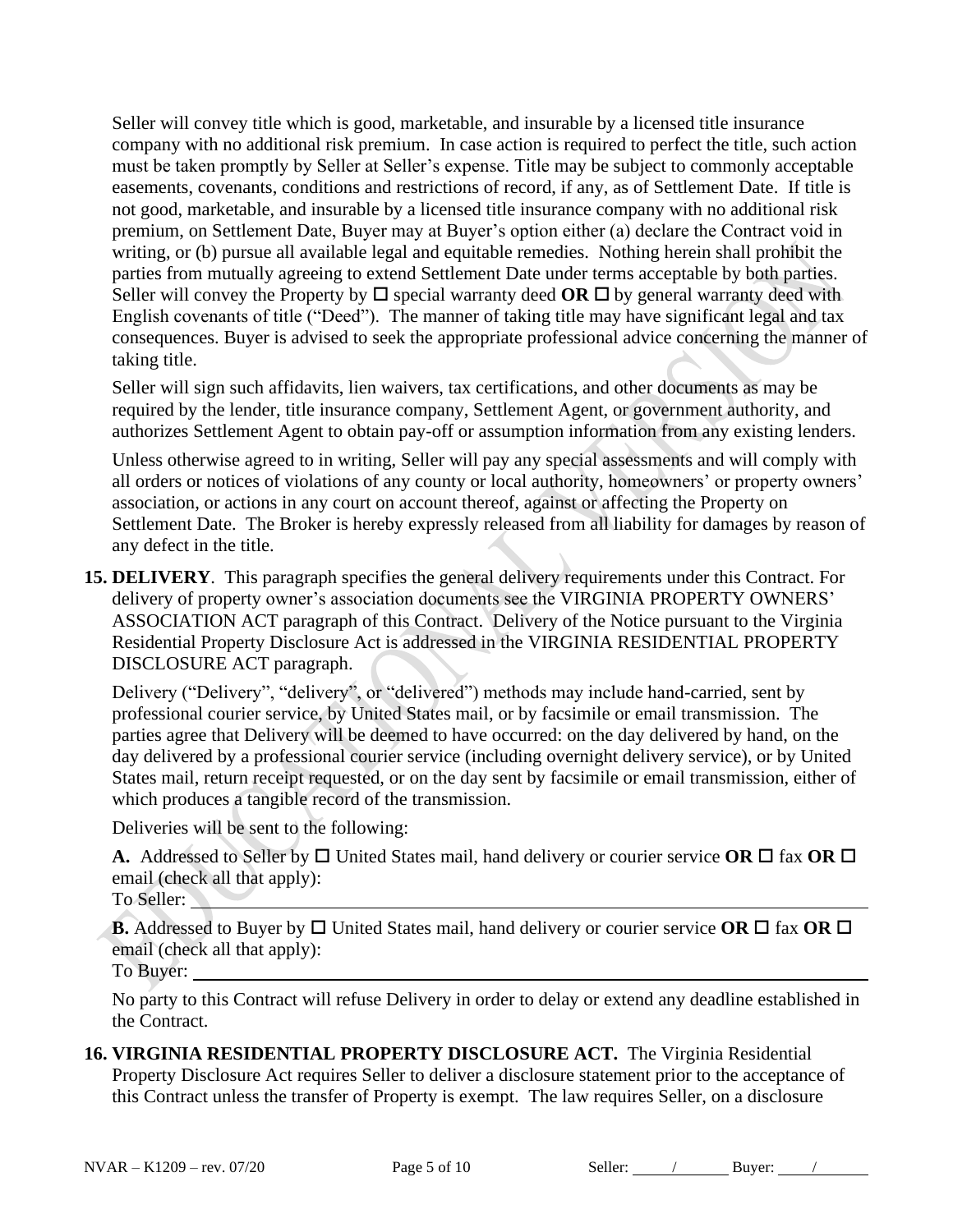statement provided by the Real Estate Board, to state that Seller makes no representations or warranties concerning the physical condition of the Property and to sell the Property "as is", except as otherwise provided in this Contract.

If the disclosure statement is delivered to Buyer after Date of Ratification, Buyer's sole remedy shall be to terminate this Contract at or prior to the earliest of (i) 3 days after delivery of the disclosure statement in person; (ii) 5 days after the postmark if the disclosure statement is sent by United States mail, postage prepaid, and properly addressed to Buyer; (iii) settlement upon purchase of Property; (iv) occupancy of Property by Buyer; (v) Buyer making written application to a lender for a mortgage loan where such application contains a disclosure that the right of termination shall end upon the application for the mortgage loan; or (vi) the execution by Buyer after receiving the disclosure statement of a written waiver of Buyer's right of termination separate from this Contract.

Written Notice of termination may be (i) hand delivered; (ii) sent by United States mail, postage prepaid, provided that Buyer retains sufficient proof of mailing, which may be either a United States postal certificate of mailing or a certificate of service confirming that such mailing was prepared by Buyer; (iii) sent by electronic means to the facsimile number or electronic mailing address provided by Seller in the DELIVERY paragraph, provided that Buyer retains sufficient proof of the electronic delivery, which may be an electronic receipt of delivery, a confirmation that the notice was sent by facsimile, or a certificate of service; (iv) overnight delivery using a commercial service or the United States Postal Service.

Any such termination shall be without penalty to Buyer, and any deposit shall be promptly returned to Buyer.

- **17. VIRGINIA PROPERTY OWNERS' ASSOCIATION ACT.** Seller represents that the Property  $\Box$ is OR  $\Box$  is not located within a development that is subject to the Virginia Property Owners' Association Act ("POA Act" or "Act" solely in this Paragraph).
	- **A.** Section 55.1-1808(B) requires the following contract language:

Subject to the provisions of subsection A of §55.1-1814, an owner selling a lot shall disclose in the contract that (i) the lot is located within a development that is subject to the Virginia Property Owners' Association Act (§55.1-1800 et seq.); (ii) the Property Owners' Association Act (§55.1- 1800 et seq.) requires the seller to obtain from the property owners' association an association disclosure packet and provide it to the purchaser; (iii) the purchaser may cancel the contract within three days, or up to seven days if extended by the ratified real estate contract, after receiving the association disclosure packet or being notified that the association disclosure packet will not be available; (iv) if the purchaser has received the association disclosure packet, the purchaser has a right to request an update of such disclosure packet in accordance with subsection H of §55.1-1810 or subsection D of §55.1-1811, as appropriate; and (v) the right to receive the association disclosure packet and the right to cancel the contract are waived conclusively if not exercised before settlement.

Pursuant to §55.1-1808 and for purposes of this Paragraph, "ratified real estate contract" includes any addenda to this Contract.

|     | <b>B.</b> For delivery of the Packet or the Notice of non-availability of the Packet, Buyer prefers delivery |
|-----|--------------------------------------------------------------------------------------------------------------|
| at  | if electronic                                                                                                |
| -or | if hard copy.                                                                                                |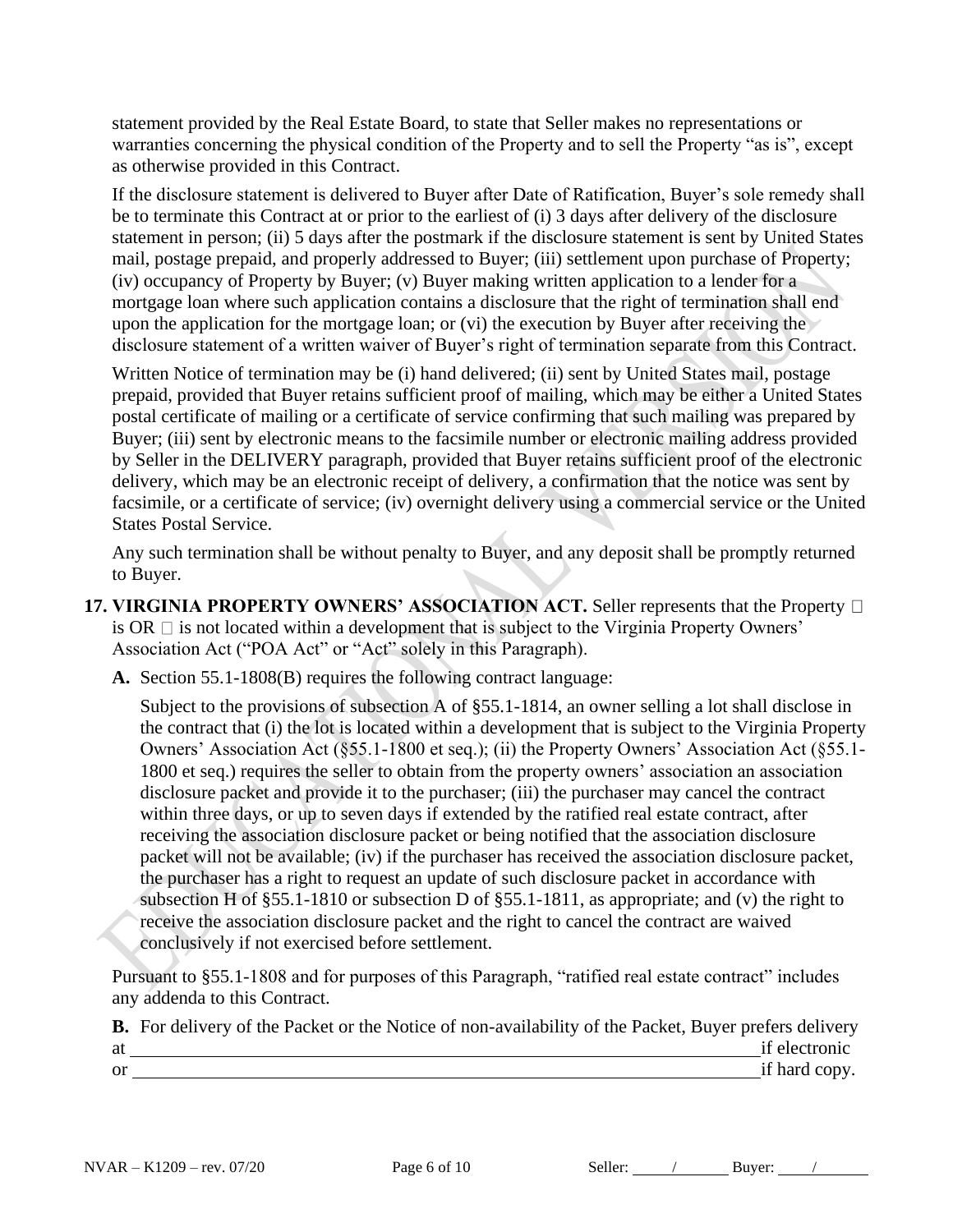**18. IRS/FIRPTA – WITHHOLDING TAXES FOR FOREIGN SELLER.** Seller is **OR**  is not a "Foreign Person," as defined by the Foreign Investment in Real Property Tax Act (FIRPTA). If Seller is a Foreign Person, Buyer may be required to withhold and pay to the Internal Revenue Service (IRS) up to fifteen percent (15%) of the Sales Price on behalf of the Seller and file an IRS form which includes both Seller and Buyer tax identification numbers. The parties agree to cooperate with each other and Settlement Agent to effectuate the legal requirements. If Seller's proceeds are not sufficient to cover the withholding obligations under FIRPTA, Seller may be required to pay at Settlement such additional certified funds necessary for the purpose of making such withholding payment.

- **19. NOTICE OF POSSIBLE FILING OF MECHANICS' LIEN**. Virginia law (Section 43-1 et seq.) permits persons who have performed labor or furnished materials for the construction, removal, repair or improvement of any building or structure to file a lien against the property. This lien may be filed at any time after the work is commenced or the material is furnished, but not later than the earlier of (a) 90 Days from the last day of the month in which the lienor last performed work or furnished materials or (b) 90 Days from the time the construction, removal, repair or improvement is terminated. AN EFFECTIVE LIEN FOR WORK PERFORMED PRIOR TO THE DATE OF SETTLEMENT MAY BE FILED AFTER SETTLEMENT. LEGAL COUNSEL SHOULD BE CONSULTED.
- **20. MEGAN'S LAW DISCLOSURE**. Buyer should exercise whatever due diligence Buyer deems necessary with respect to information on sexual offenders registered under Chapter 9 of Title 9.1 of the Code of Virginia. Such information may be obtained by contacting your local police department or the Department of State Police, Central Records Exchange at (804) 674-2000 or http://sexoffender.vsp.virginia.gov/sor/.
- **21. DEFAULT**. If Buyer fails to complete Settlement for any reason other than Default by Seller, Buyer shall be in Default and, at the option of Seller, the Deposit may be forfeited to Seller as liquidated damages and not as a penalty. In such event, Buyer shall be relieved from further liability to Seller. If Seller does not elect to accept the Deposit as liquidated damages, the Deposit may not be the limit of Buyer's liability in the event of a Default. Buyer and Seller knowingly, freely and voluntarily waive any defense as to the validity of liquidated damages under this Contract, including Seller's option to elect liquidated damages or pursue actual damages, or that such liquidated damages are void as penalties or are not reasonably related to actual damages.

If the Deposit is forfeited, or if there is an award of damages by a court or a compromise agreement between Seller and Buyer, the Broker may accept, and Seller agrees to pay, the Broker one-half of the Deposit in lieu of Broker's Fee (provided Broker's share of any forfeited Deposit will not exceed the amount due under the listing agreement).

If Seller fails to perform or comply with any of the terms and conditions of this Contract or fails to complete Settlement for any reason other than Default by Buyer, Seller shall be in Default and Buyer will have the right to pursue all legal or equitable remedies, including specific performance and/or damages.

If either Seller or Buyer refuses to execute a release of Deposit ("Release") when requested to do so in writing and a court finds that such party should have executed the Release, the party who so refused to execute the Release will pay the expenses, including, without limitation, reasonable attorneys' fees, incurred by the other party in the litigation. Seller and Buyer agree that no Escrow Agent will have any liability to any party on account of disbursement of the Deposit or on account of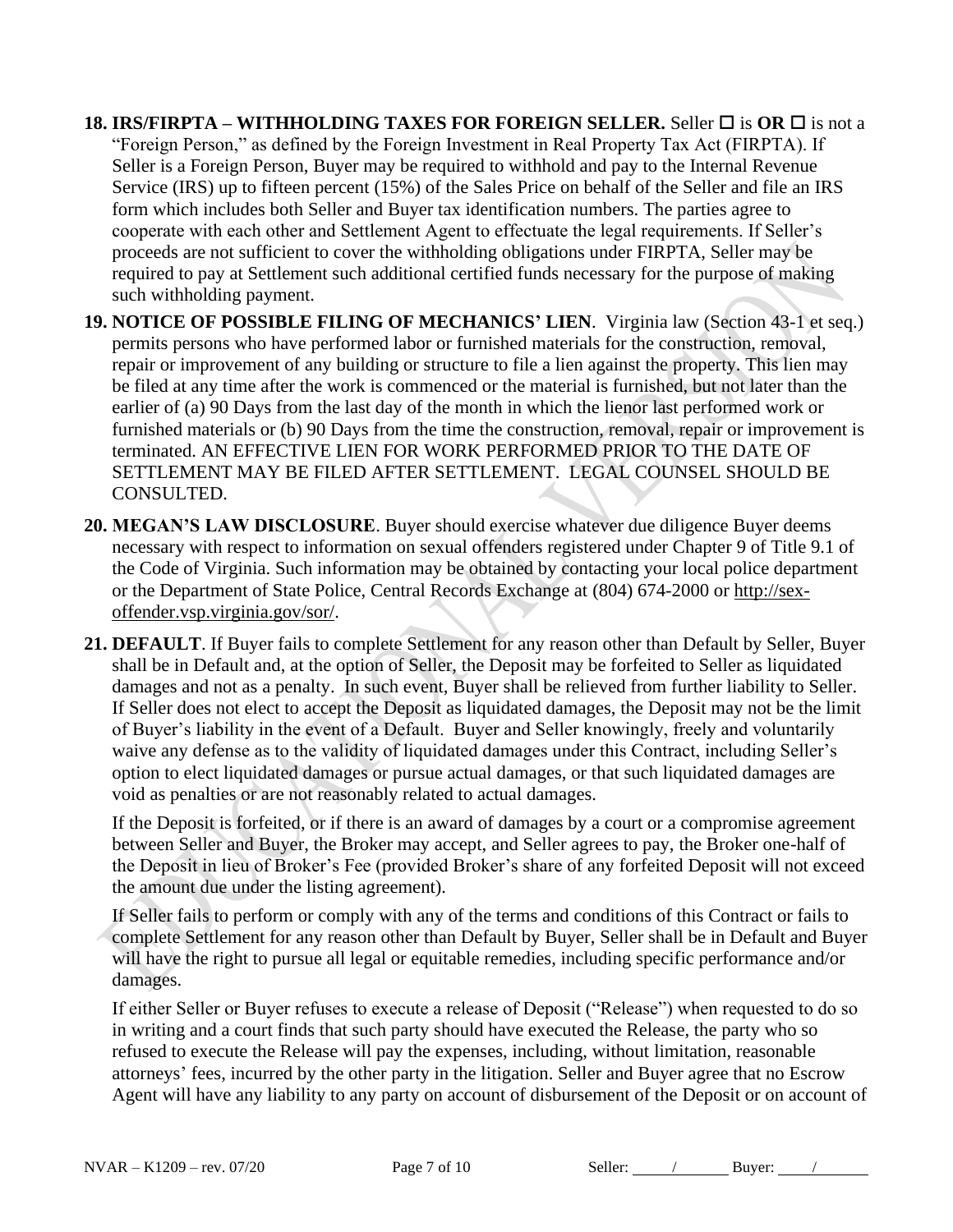failure to disburse the Deposit, except only in the event of Escrow Agent's gross negligence or willful misconduct. The parties further agree that Escrow Agent will not be liable for the failure of any depository in which the Deposit is placed and that Seller and Buyer each will indemnify, defend and save harmless Escrow Agent from any loss or expense arising out of the holding, disbursement or failure to disburse the Deposit, except in the case of the Escrow Agent's gross negligence or willful misconduct.

If either Buyer or Seller is in Default, then in addition to all other damages, the defaulting party will immediately pay the costs incurred for the title examination, Appraisal, survey and the Broker's Fee in full.

**22. ASSIGNABILITY**. This Contract may be assigned. In the event it is assigned, the original parties to the Contract remain obligated hereunder until Settlement.

#### **23. DEFINITIONS**.

- **A.** "Date of Ratification" means the date of Delivery of the final acceptance in writing by Buyer and Seller, of all the terms of this Contract (not the date of expiration or removal of any contingencies).
- **B.** "Appraisal" means a written appraised valuation of Property.
- **C.** "Day(s)" or "day(s)" means calendar day(s) unless otherwise specified in this Contract.
- **D.** All reference to time of day shall refer to the time of day in the Eastern Time Zone of the United States.
- **E.** For the purpose of computing time periods, the first Day will be the Day following Delivery and the time period will end at 9:00 p.m. on the Day specified. If the Settlement Date falls on a Saturday, Sunday, or legal holiday, then the Settlement will be on the prior business day.
- **F.** The masculine includes the feminine and the singular includes the plural.
- **G.** "Legal Expenses" means attorney fees, court costs, and litigation expenses, if any, including, but not limited to, expert witness fees and court reporter fees.
- **H.** Notice ("Notice", "notice", or "notify") means a unilateral communication from one party to another. All Notices required under this Contract will be in writing and will be effective as of Delivery. For the purposes of computing time periods, the first Day will be the Day following Delivery and the time period will end at 9:00 p.m. on the Day specified. Written acknowledgment of receipt of Notice is a courtesy but is not a requirement.
- **I.** "Buyer" and "Purchaser" may be used interchangeably in this Contract and any accompanying addenda or notices.
- **J.** "Seller Subsidy" is a payment from Seller towards Buyer's charges (including but not limited to loan origination fees, discount points, buy down or subsidy fees, prepaids or other charges) as allowed by lender(s), if any. It is Buyer's responsibility to confirm with any lender(s) that the entire credit provided herein may be utilized. If lender(s) prohibits Seller from the payment of any portion of this credit, then said credit shall be reduced to the amount allowed by lender(s).
- **24. MISCELLANEOUS**. This Contract may be signed in one or more counterparts, each of which is deemed to be an original, and all of which together constitute one and the same instrument. Documents obtained via facsimile machines will also be considered as originals. Typewritten or handwritten provisions included in this Contract will control all pre-printed provisions that are in conflict.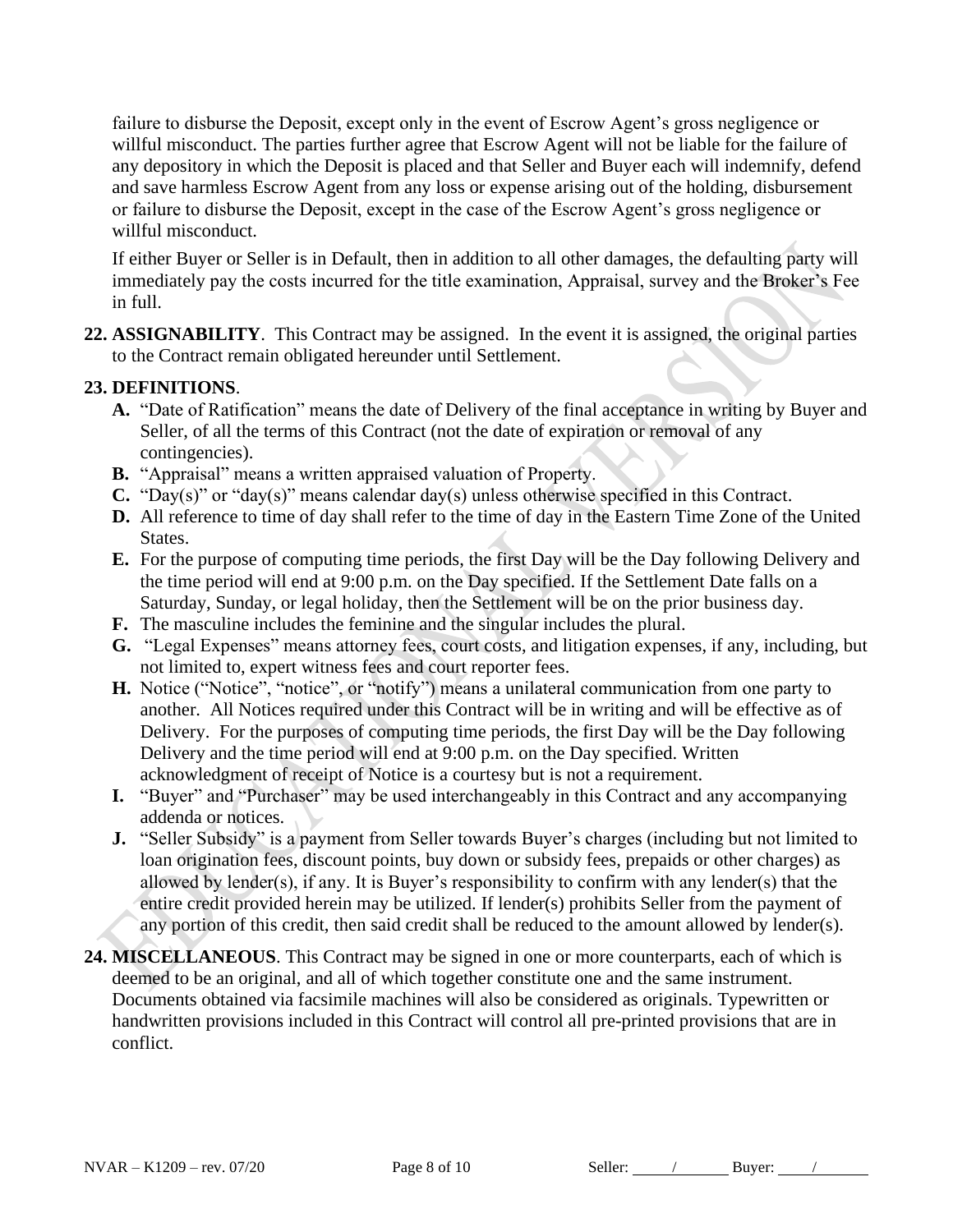**25. VOID CONTRACT.** If this Contract becomes void and of no further force and effect, without Default by either party, both parties will immediately execute a release directing that the Deposit be refunded in full to Buyer according to the terms of the DEPOSIT paragraph.

## **26. TIME IS OF THE ESSENCE AS TO ALL TERMS OF THIS AGREEMENT.**

- **27. ARBITRATION.** Nothing in this Contract shall preclude arbitration under the Code of Ethics and Standards of Practice of the National Association of REALTORS®.
- **28. REAL ESTATE LICENSED PARTIES.** Broker may from time to time engage in general insurance, title insurance, mortgage loan, real estate settlement, home warranty and other real estaterelated businesses and services, from which they may receive compensation during the course of this transaction, in addition to real estate brokerage fees. The parties acknowledge that Broker is retained for their real estate brokerage expertise, and neither has been retained as an attorney, tax advisor, appraiser, title advisor, home inspector, engineer, surveyor, or other professional service provider. The parties acknowledge that \_\_\_\_\_\_\_\_\_\_\_\_\_\_\_\_\_ is an  $\Box$  active or  $\Box$  inactive licensed real estate agent in  $\Box$  VA and  $\Box$  Other \_\_\_\_\_\_\_\_ and is either the  $\Box$  Buyer  $\Box$  Seller or  $\Box$  is related to one of the parties in this transaction.
- **29. ENTIRE AGREEMENT**. This Contract will be binding upon the parties, and each of their respective heirs, executors, administrators, successors and permitted assigns. The provisions not satisfied at Settlement will survive the delivery of the deed and will not be merged therein. This Contract, unless amended in writing, contains the final and entire agreement of the parties and the parties will not be bound by any terms, conditions, oral statements, warranties or representations not herein contained. The interpretation of this Contract will be governed by the laws of the Commonwealth of Virginia.
- **30. ADDITIONS** The following forms, if ratified and attached, are made a part of this Contract. (This list is not all inclusive of addenda that may need to be attached).

| $\Box$ Yes | $\Box$ No    | Contingencies/Clauses Addendum        |
|------------|--------------|---------------------------------------|
| $\Box$ Yes | $\square$ No | <b>Financing Contingency Addendum</b> |
| $\Box$ Yes | $\square$ No | <b>Appraisal Contingency All Cash</b> |
| $\Box$ Yes | $\Box$ No    | Other (specify):                      |

**31. DISCLOSURE OF SALES PRICE TO APPRAISER** Listing Brokerage and Cooperating Brokerage are hereby authorized to release the Sales Price listed in PRICE AND SPECIFIED FINANCING Paragraph to any appraiser who contacts them to obtain the information.

# **32. OTHER TERMS**.

**Date of Ratification (see DEFINITIONS)**